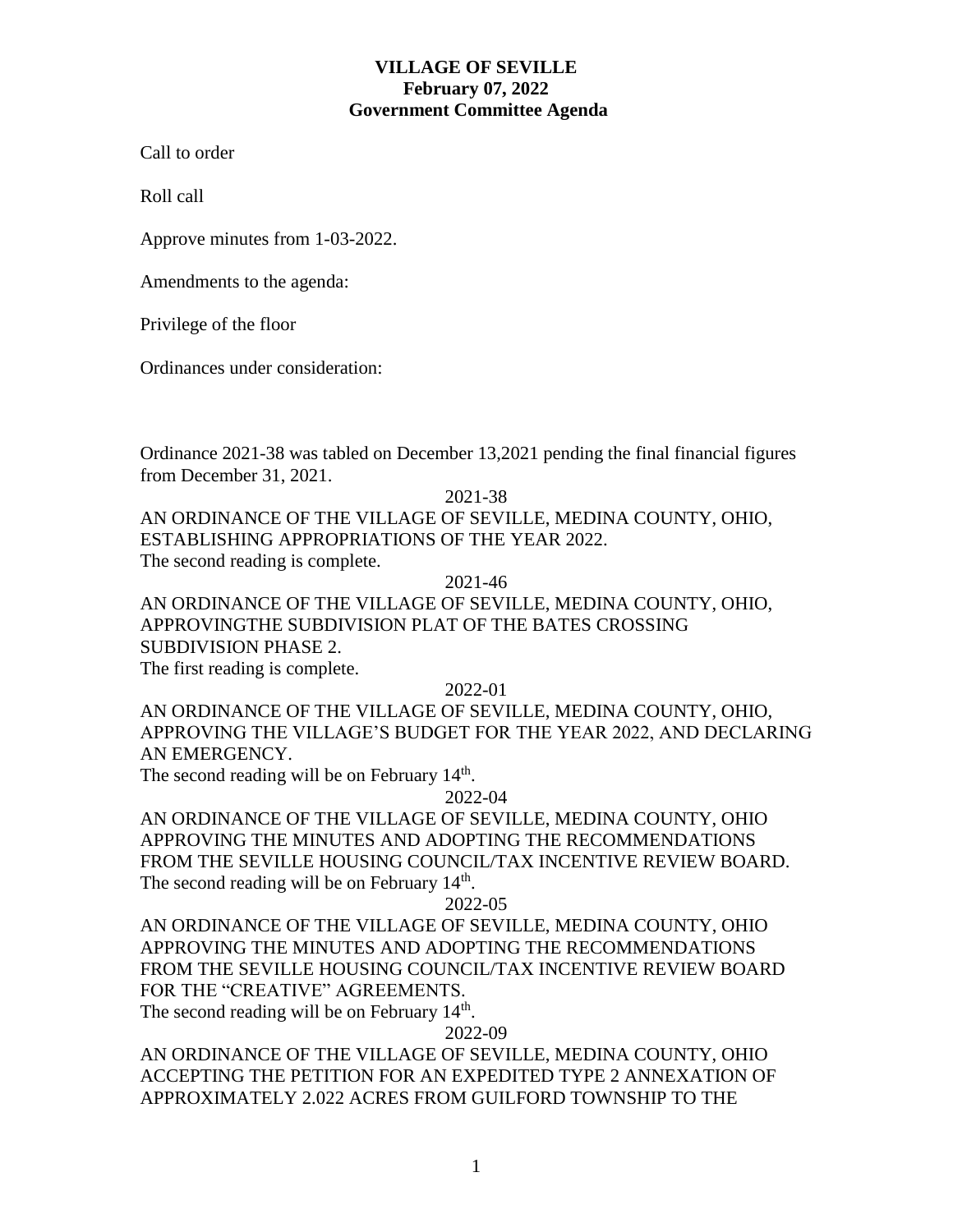## **VILLAGE OF SEVILLE February 07, 2022 Government Committee Agenda**

### VILLAGE OF SEVILLE, WITHOUT DETACHING THE LAND FROM THE TOWNSHIP.

The third reading will be on February  $14<sup>th</sup>$ .

2022-10

AN ORDINANCE OF THE VILLAGE OF SEVILLE, MEDINA COUNTY, OHIO ESTABLISHING THE ZONING OF APPROXIMATELY 2.022 ACRES OD ANNEXED LAND FROM GUILFORD TOWNSHIP. The third reading will be on February  $14<sup>th</sup>$ .

2022-11

AN ORDINANCE OF THE VILLAGE OF SEVILLE, MEDINA COUNTY, OHIO TERMINATING THE LEASE CONTRACT WITH HOME SECURITY OF OHIO, LLC FOR PROPERTY NO LONGER NEEDED BY THE VILLAGE, AND DECLARING AN EMERGENCY.

The first reading will be on February 14<sup>th</sup>. This ordinance needs to be removed from consideration.

2022-12

AN ORDINANCE OF THE VILLAGE OF SEVILLE, MEDINA COUNTY, OHIO AUTHORIZING THE MAYOR TO ENTER INTO A CONTRACT WITH THE MEDINA COUNTY SHERIFF'S OFFICE FOR DISPATCH SERVICES. The first reading will be on February 14<sup>th</sup>.

2022-13

AN ORDINANCE OF THE VILLAGE OF SEVILLE, MEDINA COUNTY, OHIO AUTHORIZING THE FISCAL OFFICER TO DISCARD VILLAGE PROPERTY NO LONGER NEEDED FOR MUNICIAPL PURPOSES. The first reading will be on February 14<sup>th</sup>.

2022-14

A RESOLUTION OF THE VILLAGE OF SEVILLE, MEDINA COUNTY, OHIO, TRANSFERRING FUNDS

The first reading will be on February  $14<sup>th</sup>$ .

Resolutions

#### 2022-01

A RESOLUTION OF THE VILLAGE OF SEVILLE, MEDINA COUNTY, OHIO, DECLARING IT NECESSARY TO CONSTRUCT AND/OR REPAIR CERTAIN SIDEWALKS.

The second reading will be on February 14<sup>th</sup>.

## 2022-03

A RESOLUTION OF THE VILLAGE OF SEVILLE, MEDINA COUNTY, OHIO AUTHORIZING THE MAYOR AND THE FISCAL OFFICER TO APPLY FOR A GRANT FROM THE 2022 COMMUNITY DEVELOPMENT BLOCK GRANT FROM MEDINA COUNTY.

The second reading will be on February 14<sup>th</sup>.